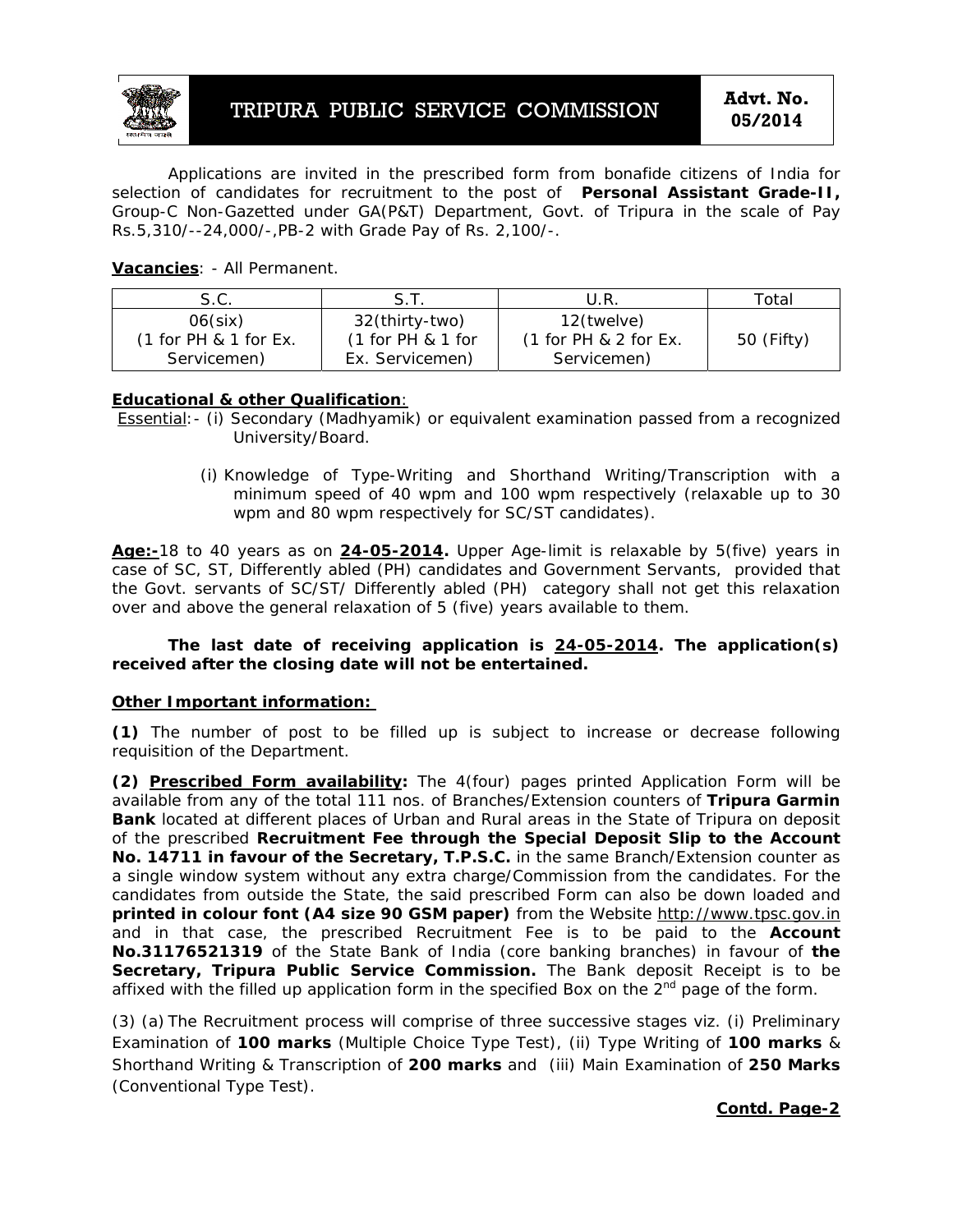### **Page-2**

# (b) **Syllabus for the Preliminary Examination:-**

| Part                           | <b>Syllabus</b>                                                                                                                                                                              |    | Total<br><b>Marks</b><br>Marks | Time    |
|--------------------------------|----------------------------------------------------------------------------------------------------------------------------------------------------------------------------------------------|----|--------------------------------|---------|
| English                        | Use of appropriate Preposition and Article,<br>Synonyms and Antonyms, Use of common phrase<br>and Idioms Comprehension, Ordering of words in a<br>Sentence, Sporting of Errors etc.          | 50 | 100                            | 2 Hours |
| Ш<br>General<br><b>Studies</b> | General Knowledge with special reference to<br>Tripura & North Eastern Region, Current Affairs of<br>Local, National and International Importance,<br>Simple Arithmetic, Mental Ability etc. | 50 |                                |         |

(c) A limited no. of candidates, maximum **5 (five)** times of total vacant posts(in category wise), will be selected merit wise for Type Writing & Shorthand Writing & Transcription on the basis of the result of Preliminary Examination, subject to securing minimum qualifying marks as fixed by the Commission.

The Preliminary Examination is a Screening Test only to select candidates for the Type Writing & Shorthand Writing & Transcription. The Marks obtained in this Examination by the candidates will not be taken into account for the purpose of preparing the final merit list.

(d) Minimum 50% marks will be the qualifying marks in respect of Type Writing & Shorthand Writing & Transcription, relaxable up to 40% in case of SC/ST candidates.

(e) The candidates who will be found qualified in the Type Writing & Shorthand Writing & Transcription will be called to appear in the Main Examination.

| <b>Subject</b>                   | <b>Total Marks</b> | <b>Time Allowed</b>        |  |
|----------------------------------|--------------------|----------------------------|--|
| Paper I - English                | 100                | 3 Hours                    |  |
| Paper II - Bengali               | 50                 | $1^1$ / <sub>2</sub> Hours |  |
| Paper III - GK & Current Affairs | 100                | 3 Hours                    |  |
| <b>Grand Total:</b>              | 250                |                            |  |

# **Subject for the Main Examination:-**

The final selection will be made in order of merit on the basis of marks obtained by a candidate in Main Examination plus the marks obtained in the Type Writing & Shorthand Writing & Transcription Test. If any candidate remains absent himself/herself in the Type Writing & Shorthand Writing & Transcription Test and any paper of the Main Examination, his/her candidature will not be considered for the final selection.

**(4)** The Examination will be conducted as per the Secondary (Madhyamik) standard.

Contd. Page-3